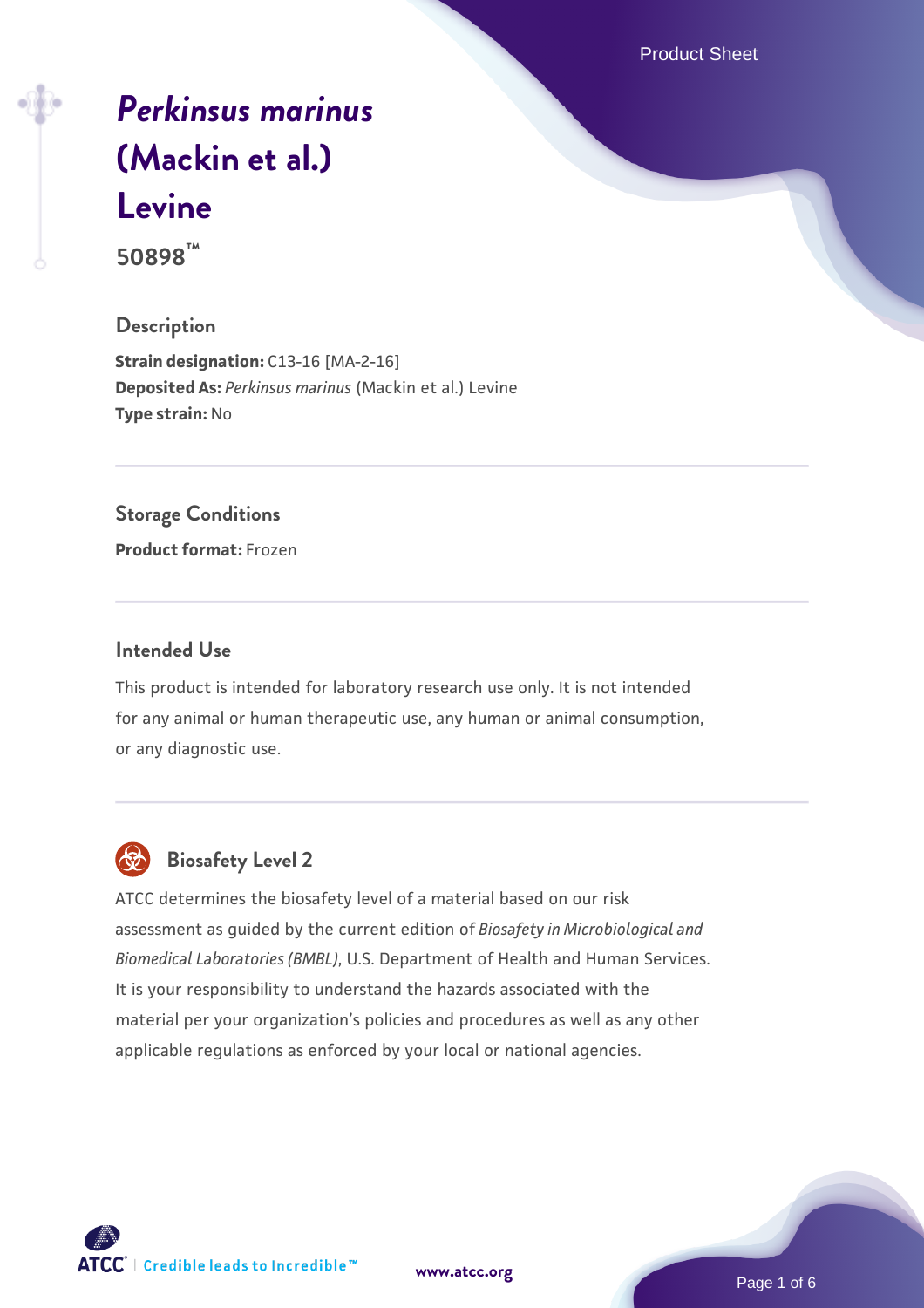# **[Perkinsus marinus](https://www.atcc.org/products/50898) [\(Mackin et al.\) Levine](https://www.atcc.org/products/50898)** Product Sheet **50898**

ATCC highly recommends that appropriate personal protective equipment is always used when handling vials. For cultures that require storage in liquid nitrogen, it is important to note that some vials may leak when submersed in liquid nitrogen and will slowly fill with liquid nitrogen. Upon thawing, the conversion of the liquid nitrogen back to its gas phase may result in the vial exploding or blowing off its cap with dangerous force creating flying debris. Unless necessary, ATCC recommends that these cultures be stored in the vapor phase of liquid nitrogen rather than submersed in liquid nitrogen.

# **Certificate of Analysis**

For batch-specific test results, refer to the applicable certificate of analysis that can be found at www.atcc.org.

# **Growth Conditions**

**Medium:**  [ATCC Medium 1886: Perkinsus broth medium](https://www.atcc.org/-/media/product-assets/documents/microbial-media-formulations/atcc-medium-1886.pdf?rev=3f191fd8ade443aca9e8e4826432baa3) **Instructions for complete medium:** ATCC Medium 1886 **Temperature:** 25°C **Culture system:** Axenic

# **Handling Procedures**

# **Culture maintenance:**

1. Vigorously agitate a culture at or near peak density and aseptically transfer a 0.1 ml aliquot to a T-25 tissue culture flask containing 10 ml of fresh complete medium.

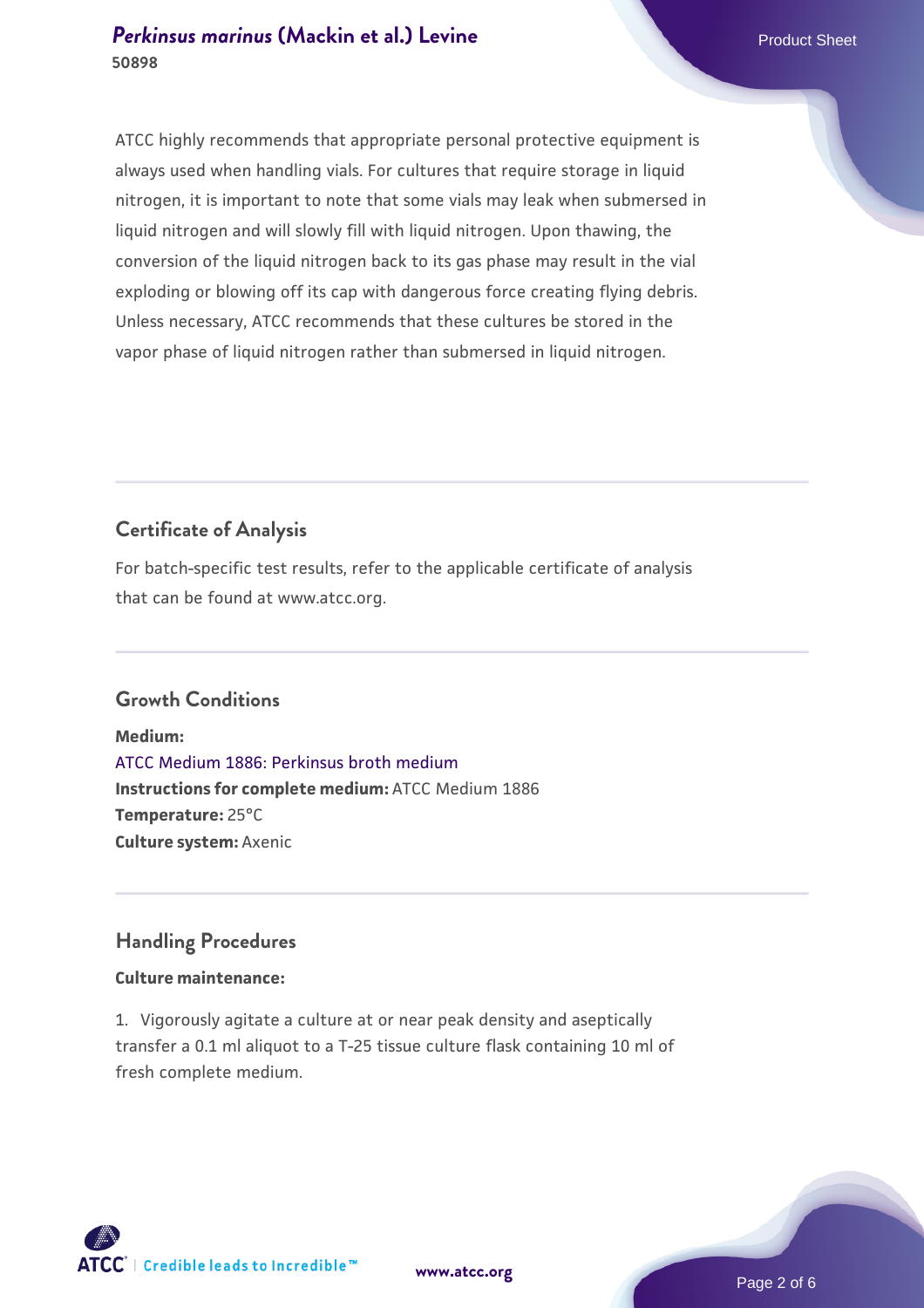# **[Perkinsus marinus](https://www.atcc.org/products/50898) [\(Mackin et al.\) Levine](https://www.atcc.org/products/50898)** Product Sheet **50898**

2. Screw cap on tightly and incubate at 25°C.

3. Subculture every 10-14d.

### **Cryopreservation:**

1. Harvest cells from several cultures which are in logarithmic to late stationary phase of growth. Vigorously agitate to suspend the cells.

2. Aseptically transfer the cell suspension to 15 ml plastic centrifuge tubes.

3. Centrifuge at 200 x g for 5 min.

4. While cells are centrifuging, prepare a 20% solution of DMSO in ATCC Medium 1886.

5. Remove the supernatant and pool the cell pellets into a final volume of 4.5 ml.

6. Combine the cell suspension with an equal volume of 20% DMSO cryoprotectant solution (prepared in step 4) to yield a final concentration of 10% DMSO.

7. Dispense in 0.5 ml aliquots to 1.0-2.0 ml Nunc vials (special plastic vials for cryopreservation).

8. Place the vials in a controlled rate freezing unit. From room temperature cool at -1°C/min to -40°C. At -40°C, plunge ampules into liquid nitrogen.

9. Store ampules in a liquid nitrogen refrigerator until needed.

10. To establish a culture from the frozen state, place a frozen ampule in a 35°C water bath just enough to cover the frozen material. Allow the ampule to thaw completely (2-3 min).

11. Immediately after thawing, aseptically remove the contents and transfer to a T-25 tissue culture flask containing 10 ml of fresh ATCC medium 1886.

12.Screw the cap on tightly and incubate at 25°C. Observe the culture daily. Transfer the culture when many trophozoites are observed.

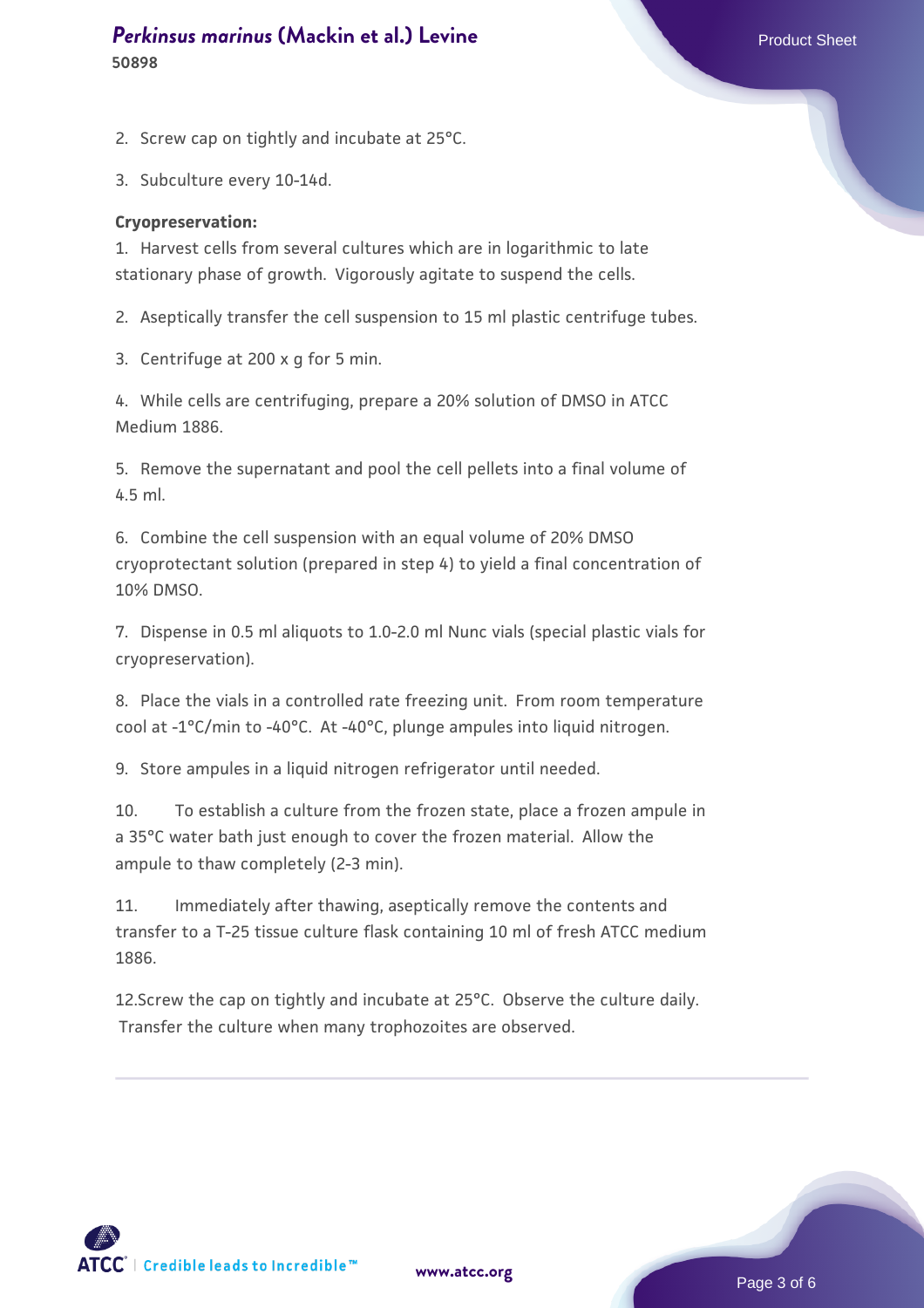# **Notes**

Additional information on this culture is available on the ATCC web site at www.atcc.org.

While every effort is made to insure authenticity and reliability of strains on deposit, ATCC is not liable for damages arising from the misidentification or misrepresentation of cultures.

ATCC recommends that individuals contemplating commercial use of any culture first contact the originating investigator to negotiate an agreement. Third party distribution of this culture is discouraged, since this practice has resulted in the unintentional spreading of contaminated cultures.

# **Material Citation**

If use of this material results in a scientific publication, please cite the material in the following manner: *Perkinsus marinus* (Mackin et al.) Levine (ATCC 50898)

# **References**

References and other information relating to this material are available at www.atcc.org.

# **Warranty**

The product is provided 'AS IS' and the viability of ATCC® products is warranted for 30 days from the date of shipment, provided that the customer has stored and handled the product according to the information included on the product information sheet, website, and Certificate of Analysis. For living cultures, ATCC lists the media formulation and reagents

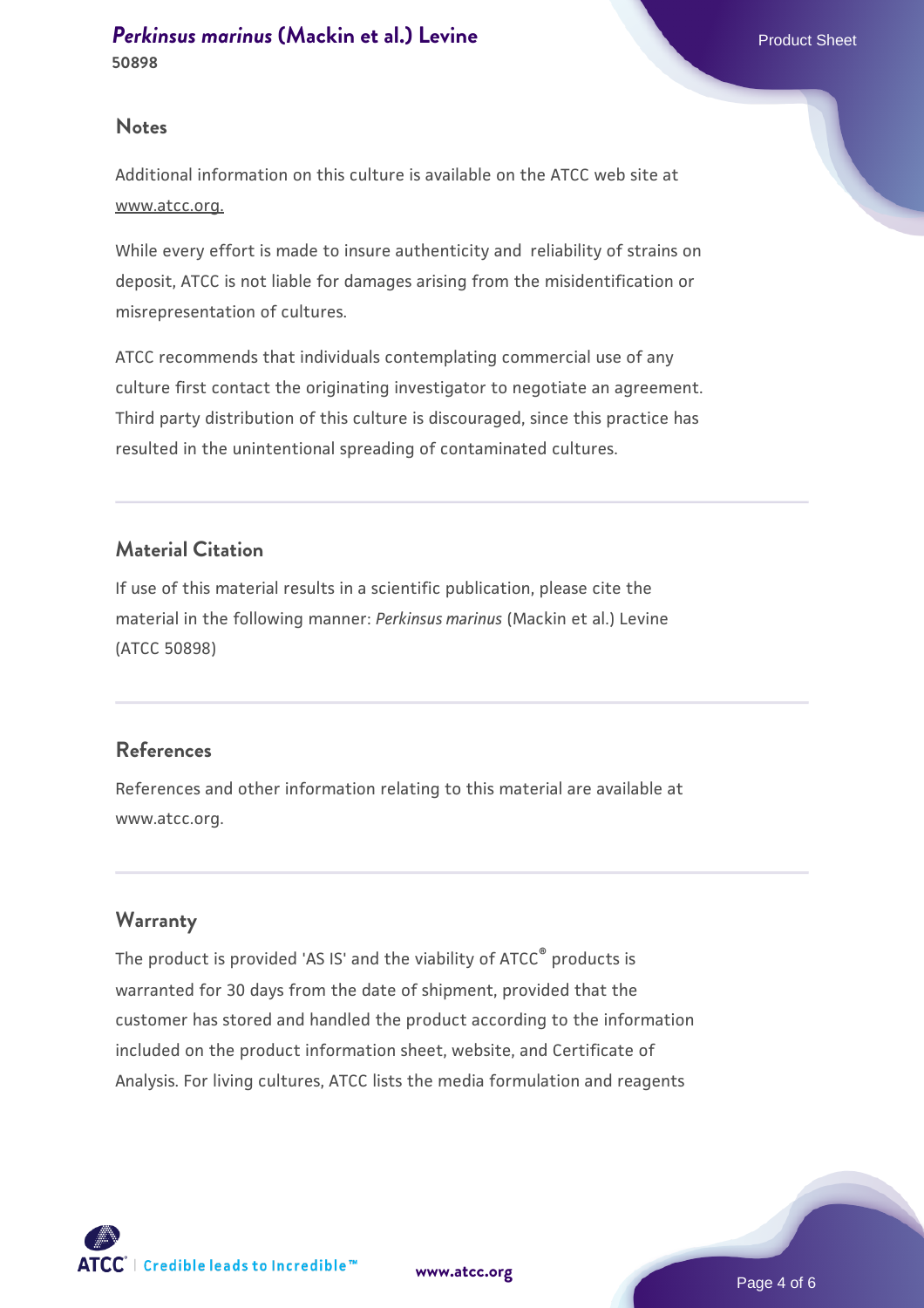# **[Perkinsus marinus](https://www.atcc.org/products/50898) [\(Mackin et al.\) Levine](https://www.atcc.org/products/50898)** Product Sheet **50898**

that have been found to be effective for the product. While other unspecified media and reagents may also produce satisfactory results, a change in the ATCC and/or depositor-recommended protocols may affect the recovery, growth, and/or function of the product. If an alternative medium formulation or reagent is used, the ATCC warranty for viability is no longer valid. Except as expressly set forth herein, no other warranties of any kind are provided, express or implied, including, but not limited to, any implied warranties of merchantability, fitness for a particular purpose, manufacture according to cGMP standards, typicality, safety, accuracy, and/or noninfringement.

# **Disclaimers**

This product is intended for laboratory research use only. It is not intended for any animal or human therapeutic use, any human or animal consumption, or any diagnostic use. Any proposed commercial use is prohibited without a license from ATCC.

While ATCC uses reasonable efforts to include accurate and up-to-date information on this product sheet, ATCC makes no warranties or representations as to its accuracy. Citations from scientific literature and patents are provided for informational purposes only. ATCC does not warrant that such information has been confirmed to be accurate or complete and the customer bears the sole responsibility of confirming the accuracy and completeness of any such information.

This product is sent on the condition that the customer is responsible for and assumes all risk and responsibility in connection with the receipt, handling, storage, disposal, and use of the ATCC product including without limitation taking all appropriate safety and handling precautions to minimize health or environmental risk. As a condition of receiving the material, the customer agrees that any activity undertaken with the ATCC product and any progeny or modifications will be conducted in compliance with all applicable laws, regulations, and guidelines. This product is provided 'AS IS' with no representations or warranties whatsoever except as expressly set forth



**[www.atcc.org](http://www.atcc.org)**

Page 5 of 6